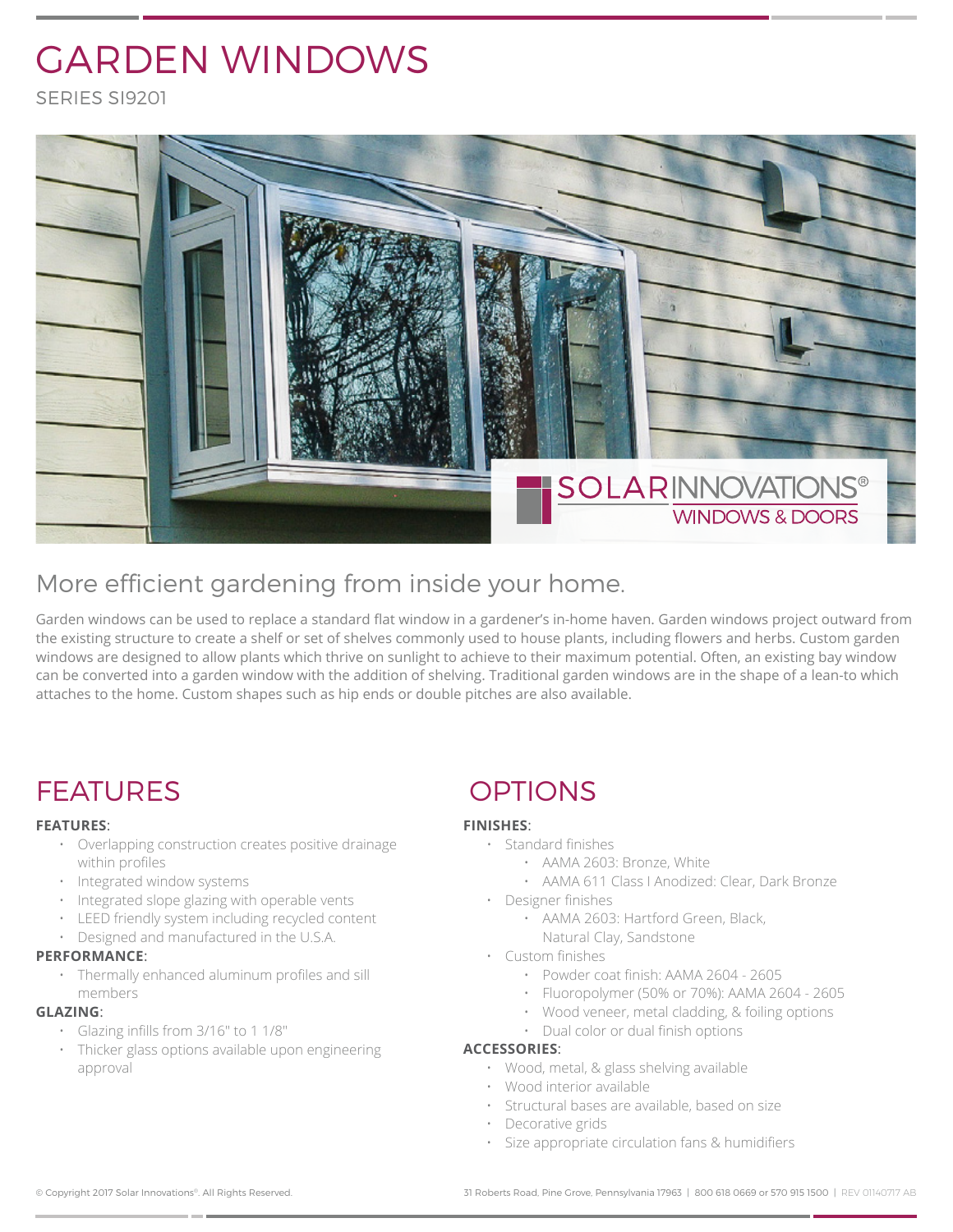### 2" SYSTEM RAFTERS



### FINISH OPTIONS



| SI White                                        |                                                 | SI Bronze                                            |                                                 | Class I Clear Anodized                               |                                                 |                                                                                                                                                                                              | Dark Bronze Anodized                                    |                                                        |                                                               |
|-------------------------------------------------|-------------------------------------------------|------------------------------------------------------|-------------------------------------------------|------------------------------------------------------|-------------------------------------------------|----------------------------------------------------------------------------------------------------------------------------------------------------------------------------------------------|---------------------------------------------------------|--------------------------------------------------------|---------------------------------------------------------------|
| Designer Finishes                               |                                                 |                                                      |                                                 |                                                      | Metal Cladding                                  |                                                                                                                                                                                              |                                                         |                                                        |                                                               |
|                                                 |                                                 |                                                      |                                                 |                                                      |                                                 |                                                                                                                                                                                              |                                                         |                                                        |                                                               |
| SI Black                                        | SI Sandstone                                    |                                                      | SI Natural Clay                                 | SI Hartford Green                                    | Copper                                          | Lead Coated<br>Copper                                                                                                                                                                        |                                                         | 304 Stainless Steel<br>#4 Satin Cladding               | 304 Stainless Steel<br>#8 Mirror Cladding                     |
| Faux Wood Finishes                              |                                                 |                                                      |                                                 |                                                      |                                                 |                                                                                                                                                                                              |                                                         |                                                        |                                                               |
|                                                 |                                                 |                                                      |                                                 |                                                      |                                                 |                                                                                                                                                                                              |                                                         |                                                        |                                                               |
| Acacia 1001<br>DS 716 Textured<br>DS 402 Smooth | Acacia 1001<br>DS 733 Textured<br>DS 403 Smooth | Douglas Fir 1501<br>DS 716 Textured<br>DS 402 Smooth | Cherry 1402<br>DS 716 Textured<br>DS 402 Smooth | Knotty Pine 2103<br>DS 716 Textured<br>DS 402 Smooth | Cherry 1402<br>DS 733 Textured<br>DS 403 Smooth | Oak Assi 2501<br>DS 733 Textured<br>DS 403 Smooth                                                                                                                                            | Dark Walnut<br>1802<br>DS 733 Textured<br>DS 403 Smooth | <b>Teak 2601</b><br>DS 706 Textured<br>Mahogany Finish | National<br>Walnut 1806<br>DS 706 Textured<br>Mahogany Finish |
| Wood Veneering (Unfinished)                     |                                                 |                                                      |                                                 |                                                      |                                                 |                                                                                                                                                                                              |                                                         |                                                        |                                                               |
|                                                 |                                                 |                                                      |                                                 |                                                      |                                                 |                                                                                                                                                                                              |                                                         |                                                        |                                                               |
| White Oak                                       | Birch                                           | Mahogany                                             | Southern<br>Yellow Pine                         | Northern<br>White Pine                               | Red Oak                                         | Spanish Cedar                                                                                                                                                                                | Western<br>Red Cedar                                    | Douglas Fir                                            | White Maple                                                   |
|                                                 |                                                 |                                                      |                                                 |                                                      |                                                 | Please Note: Depending upon color selection, additional charges and increased lead times may apply. Color illustrations are shown as accurate as standard photography and printing processes |                                                         |                                                        |                                                               |

Please Note: Depending upon color selection, additional charges and increased lead times may apply. Color illustrations are shown as accurate as standard photography and printing processes allow. Final finish selection sho